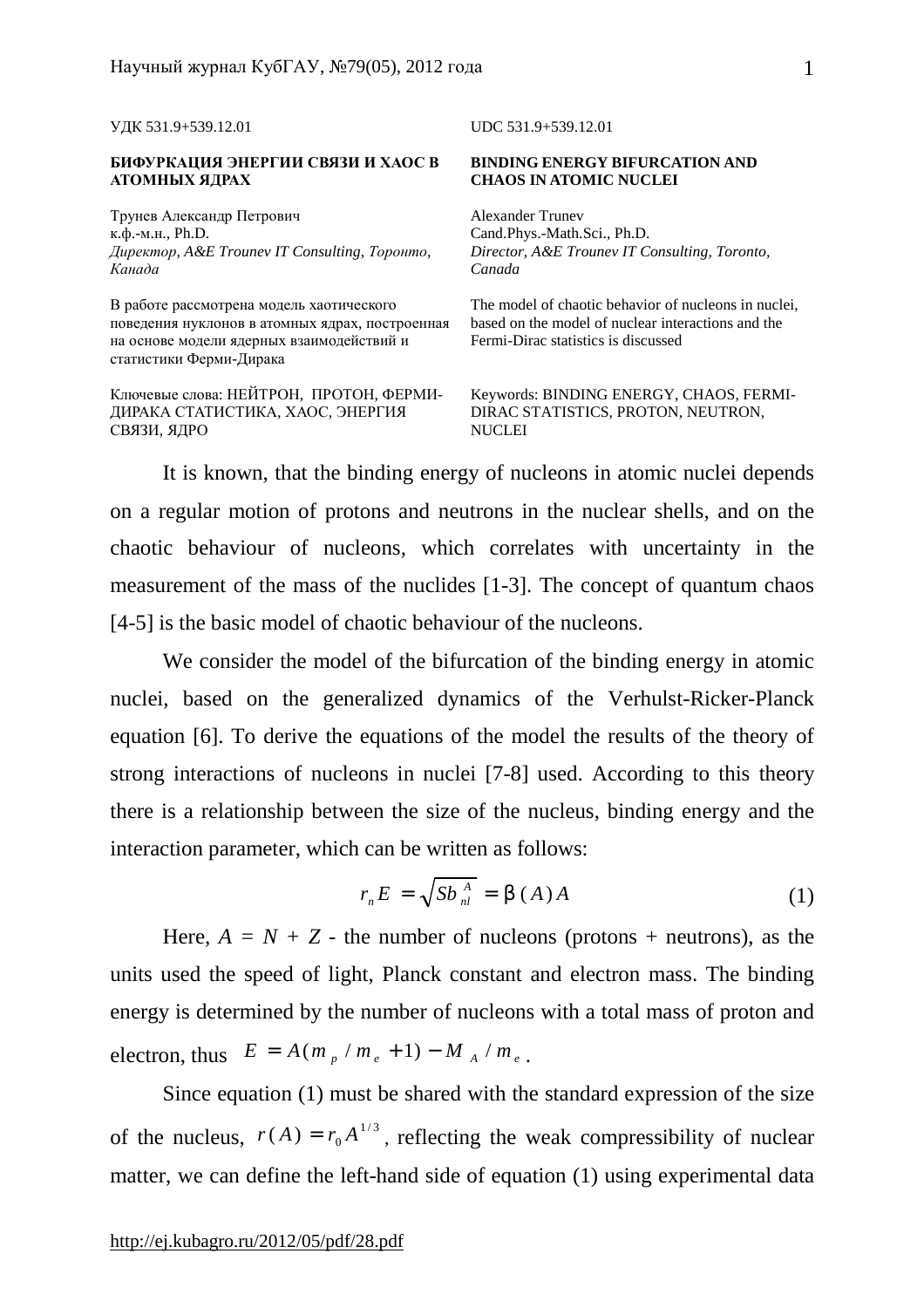[9]. As a result, we find the product of the binding energy and nuclei radius depending on the number of nucleons - Fig. 1. For consistency with the data [9], we put



$$
b(A) = 0.05325 \ln A
$$

Fig. 1: The product of the binding energy and nuclei radius depending on the number of nucleons according to [9].

Using this correlation, we can represent equation (1) as

$$
E_A = bA / r_A \tag{2}
$$

Now we can construct a discrete model of the energy levels in nuclei as follows:

$$
E_{A+1}E_A^2 = \frac{b(A+1)(A+1)(b(A)A)^2}{r_{A+1}r_A^2} =
$$
  

$$
\frac{A}{4pr_A^3/3} \frac{4pr_A}{3Ar_{A+1}} b(A+1)(A+1)(b(A)A)^2
$$
  
(3)

On the other hand, the density of nucleons can be related to the binding energy due to Fermi-Dirac statistics, we have

<http://ej.kubagro.ru/2012/05/pdf/28.pdf>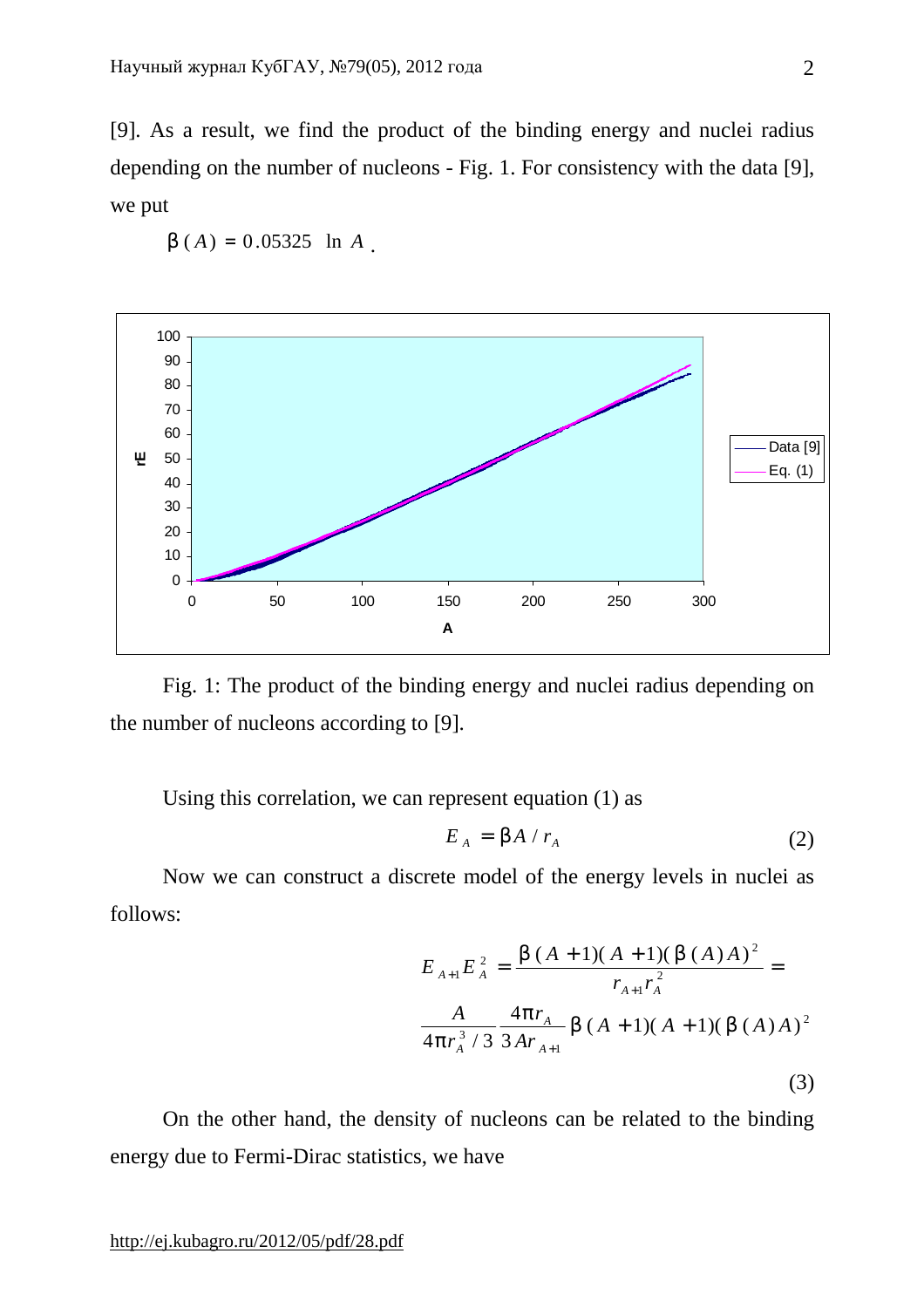$$
n_A = \frac{A}{4pr_A^3/3} = \frac{g_Z Z/A}{e^{(E_Z - m_Z)/q} + 1} + \frac{g_N N/A}{e^{(E_N - m_N)/q} + 1}
$$
(4)

Here  $g_i$ ,  $E_i$ ,  $m_i$ ,  $q$  are the weight factors, energy and chemical potential of protons and neutrons, and the statistical temperature of the nucleon, respectively. Model (3) - (4) was investigated in a wide range of parameters. Let us consider the results obtained in the simplified model under the condition of equality of chemical potentials and energy of the two types of nucleons

 $m_N = m_Z = m_A = q \ln a, \quad E_Z = E_N = -E_A / A$ .

In this case, the model can be written as

$$
x_{A+1}x_A^2 = \frac{K_0(1+1/A)^{2/3} b^2(A) b(A+1)}{e^{-x_A} + a}
$$
  
\n
$$
x_A = \frac{E_A}{Aq}, \quad K_0 = \frac{4p}{3Aq^3} a g_A
$$
  
\n
$$
g_A = g_N + g_Z; \quad b(A) = 0.05325 \text{ ln } A
$$
\n(5)

To close the model (5), it is necessary to formulate the law of temperature and the weight factor change with the number of nucleons. We use a simple hypothesis, which follows from the theory of the Fermi gas of elementary particles [10] that these parameters are proportional to the cube of the boundary momentum, which in turn is determined by the size of the system:

$$
q = k_1 p_0^3, g_A = k_2 p_0^3, p_0^2 = k_3 / r_A
$$
 (6)

Hence, we find that the temperature and the weight factor decreases with increasing number of nucleons as follows

$$
q = T_0 A^{-1/2}, \quad g_A = g_0 A^{-1/2} \tag{7}
$$

Under conditions (6)-(7), the parameter  $K_0$  on the right side of equation (5) does not depend on the number of nucleons. Let us consider the behaviour of the chemical potential depending on the number of nucleons. Above we assume that the chemical potentials of protons and nucleons are equal and, moreover, their relation to temperature is a constant, which coincides with the logarithm of the fine structure constant. To test this hypothesis, let consider functions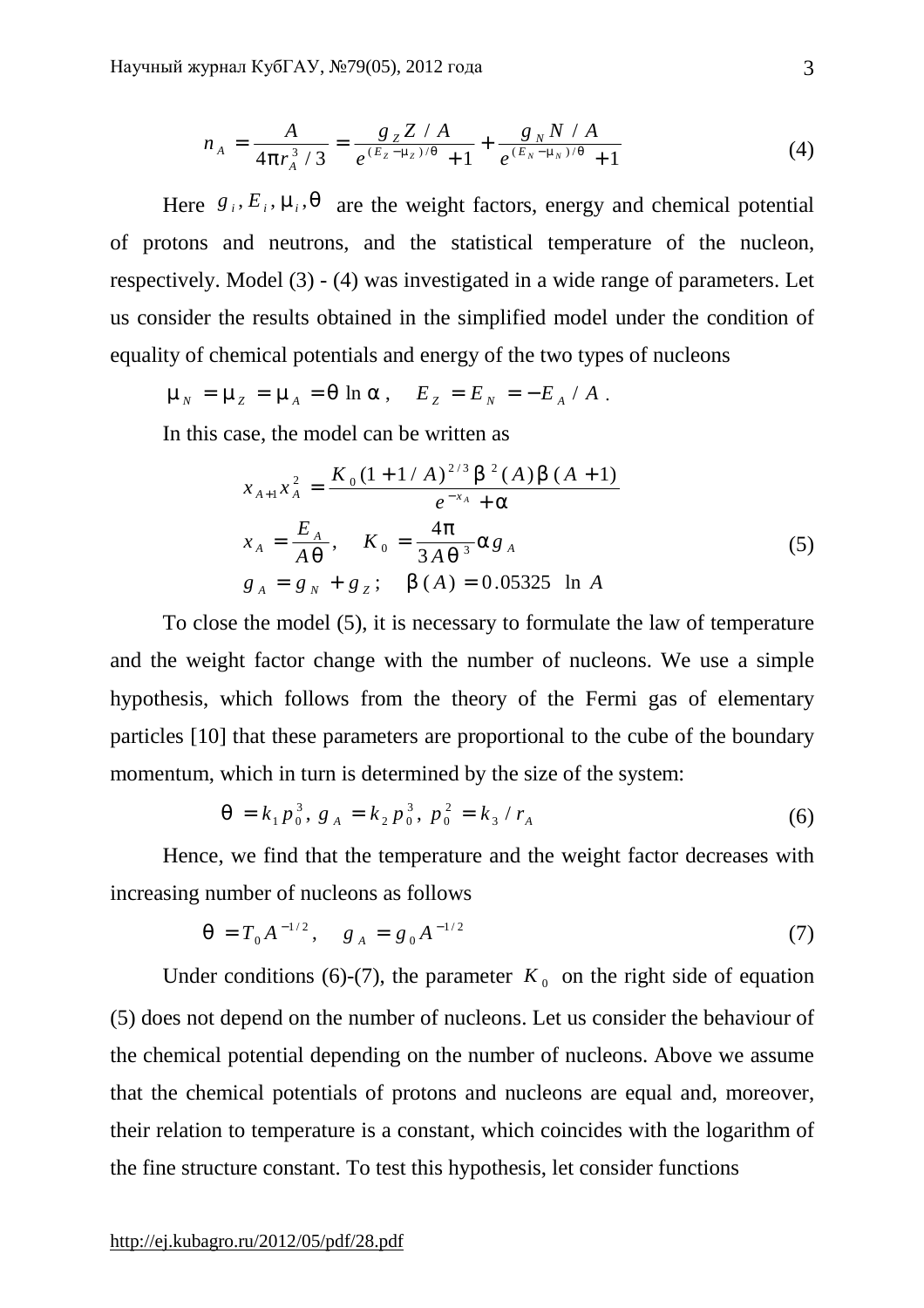$$
f(A) = -m_A / q \ln 137
$$
  
\n
$$
f_0(T_0) = \sum_{A \ge 12} f(A) / \sum_{A \ge 12} A(N, Z)
$$
\n(8)

Using data [9] and equations (5) - (7), we can calculate functions  $(8)$  – see Fig. 2-3. Data [9] plotted in Fig. 2-3 show that the chemical potential of nucleons reaches the theoretical value  $m_A = q \ln a$  for the number of nucleons over 12 and for  $T_0 > 20$  MeV. Note that the chemical potential of the bound nucleon system is negative, whereas the chemical potential of free fermions is positive and limited by the Fermi energy at zero temperature - see [10-11].

There is a critical point at  $T_0 \approx 20$  MeV as it shown in Figure 3. We suggest that real nuclides have a temperature over critical temperature. Therefore a constant in eq. (7) determined and a linear dependence of chemical potential and temperature established.



Fig. 2: Chemical potential over temperature as a function of the number of nucleons, calculated on equations (5) - (7), and data [9].  $f(A) = -m_A / q \ln 137$ .

For light nuclei, the chemical potential, as well as other parameters of the model (5)-(7) deviates from the theoretical dependence (6). Nevertheless, we use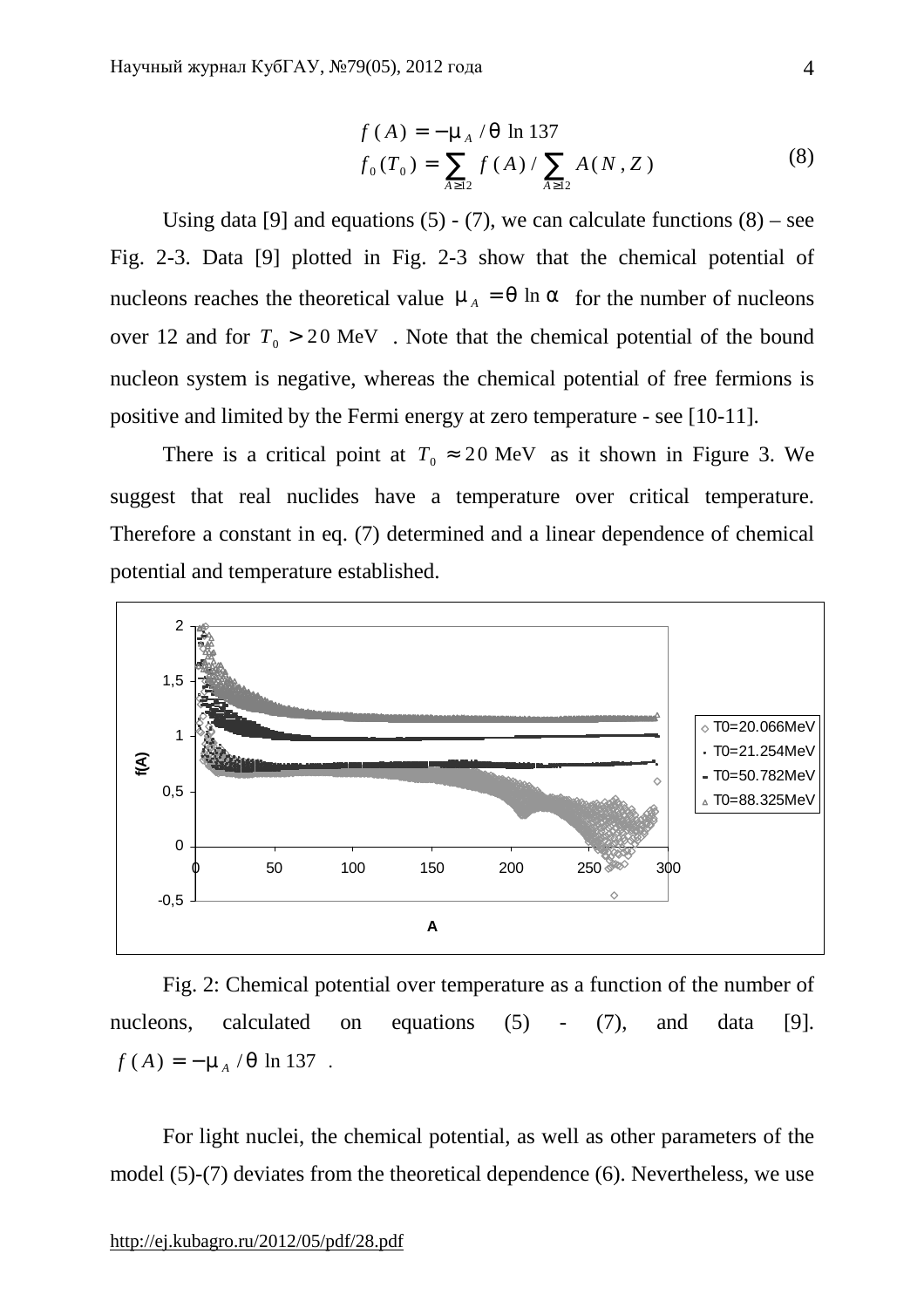the model (5), starting with the deuterium nucleus contains two nucleons. We set the starting point at  $x_2 = 0.2$ . As a result, we find that the structure of energy levels, which is implemented in a system of nucleons with higher temperature  $T_0$  = 52.858 *MeV* - Figure 4. In this case, the first bifurcation point for the binding energy of light nuclei corresponds to the carbon isotope  ${}^{12}C$ , and the second bifurcation point - nickel isotope <sup>58</sup>Ni.



Figure 3: The chemical potential parameter as a function of  $T_0$ .

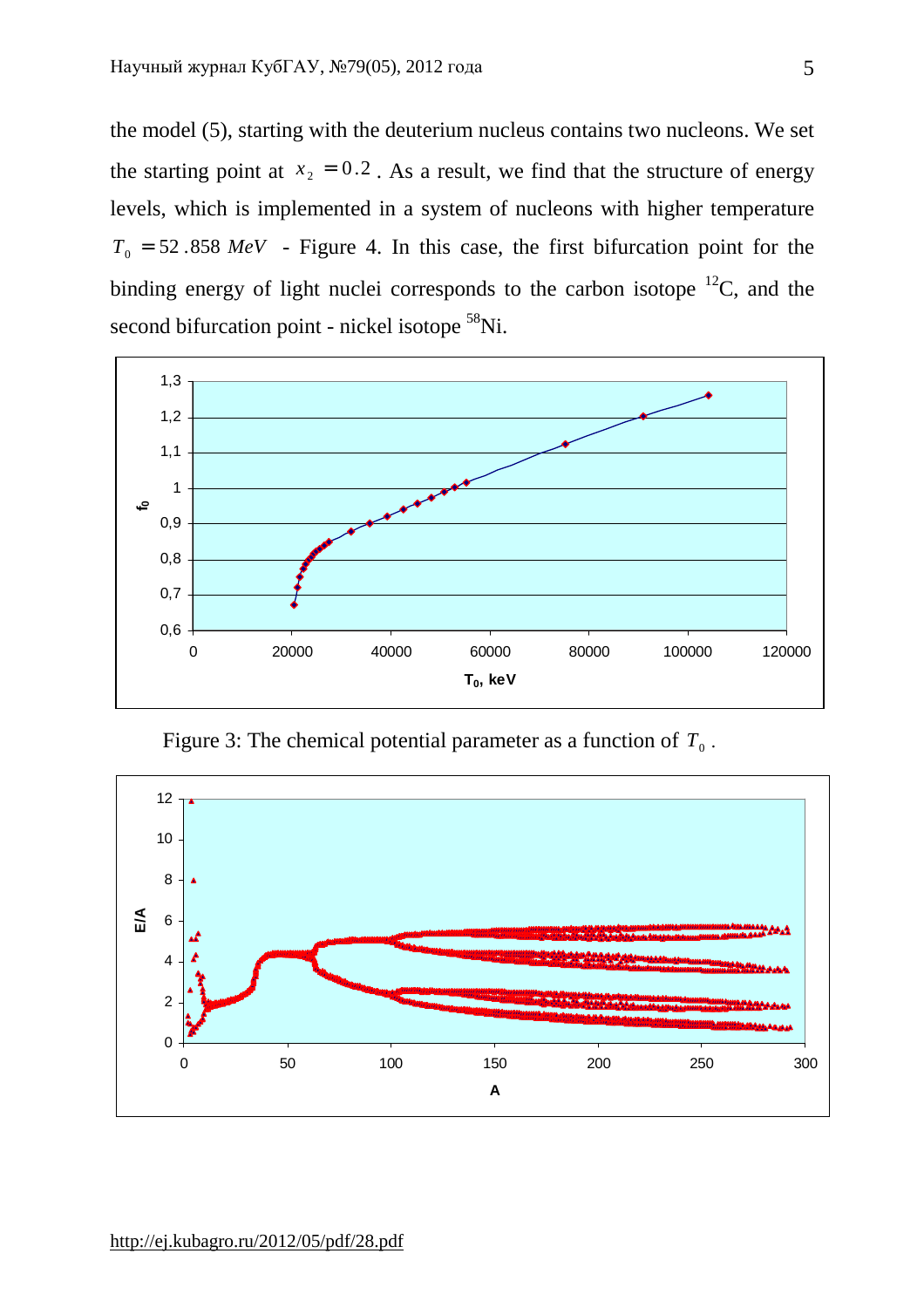Figure 4: Binding energy per nucleon as a function of mass number calculated on eq. (5)-(7) at  $a = 1/137$ ;  $K_0 = 0.0371$ .

With the number of nucleon increasing the energy levels are split series at 2, 4, 8, 16 sublevels, as shown in Figure 4. The specific structure "four rats", first observed in [6], is formed by increasing parameter  $K$  - Figure 5. It was also shown in [6] that there is the transition to chaotic behaviour in a model (5) in the region  $a \leq 1/137$ .

It was established that the transition to chaotic behaviour in a model (5) is also observed in violation of the equality of chemical potentials of the two kinds of nucleons – Figure 6. If the chemical potentials of protons and neutrons are strong differ, than the structure shown in Figure 7 forming, which superficially similar to the experimental dependence - Fig. 8.



Figure 5: Binding energy per nucleon as a function of mass number calculated on eq. (5)-(7) at  $a = 1/137$ ;  $K_0 = 0.0839$ .

Let us give an interpretation of the results. Model  $(3)$  -  $(7)$  is a thermodynamic one. It shows how the binding energy changing if one nucleon in the nuclei added, taking into account changes in density according to the Fermi-Dirac distribution at finite temperature. It is well known that the binding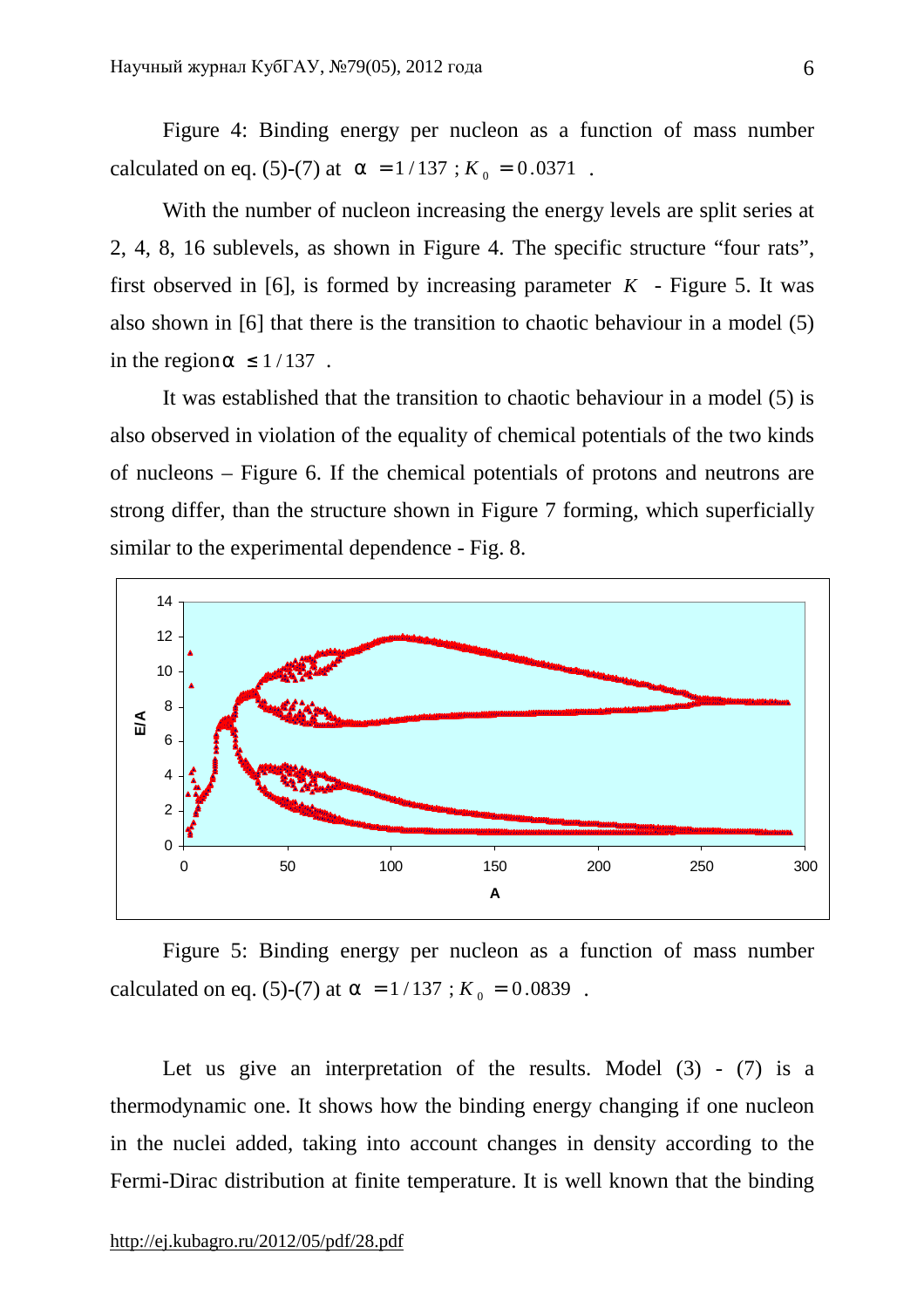energy of nucleons in the nucleus depends on the number of neutrons and protons. Standard semi-empirical formula describing the binding energy is given by  $[11]$ 

$$
E_b = a_1 A - a_2 A^{2/3} - a_3 Z (Z - 1) A^{-1/3} - a_4 (N - Z)^2 A^{-1} + a_5 A^{-3/4}
$$

(9)

$$
a_1 = 14
$$
;  $a_2 = 13$ ;  $a_3 = 0.585$ ;  $a_4 = 19.3$ ;  $a_5 = 33 d(A, N, Z)$ 

Here are shown current values of the coefficients derived from data [9]. All coefficients are given in MeV. In this expression, the function  $d(A, N, Z)$  is defined as:

 $d = 1$  for even Z, N;  $d = -1$  for odd Z, N;  $d = 0$  in all other cases.

The first and fourth term on the right side of expression (9) depend on the kinetic energy of nucleons, which is calculated on the basis of statistics (4) at zero temperature [11]. However, the data in Fig. 2 and eq.  $(6)$  -  $(8)$  show that temperature not zero and the chemical potential can be varied with temperature by other way than theory of the Fermi gas of free particles predicts, like it explained in [10-11] and other university books. In particular, the chemical potential in a system of nucleons in nuclei is negative, as well as the binding energy.

There is a minimal constant  $T_0 \approx 21 \text{ MeV}$  for which is still running a linear relationship of temperature and chemical potential in the area *A* > 12 - Fig. 2. Consider the solution of equation (5) in the case  $T_0 = 21 \text{ MeV}$  - Fig. 8. There are two bifurcation points  $A = 25$ ; 148, between which the calculated curve attached to data [9]. One branch of the solution diverges in the region  $A > 300$ , while the other vanishes. We can assume that in real nuclei  $T_0 \approx 21 \text{ MeV}$ , that agrees with the value  $a_4 = 19.3 \text{ MeV}$  in the semiempirical equation (9). Further studies will show whether it is possible to predict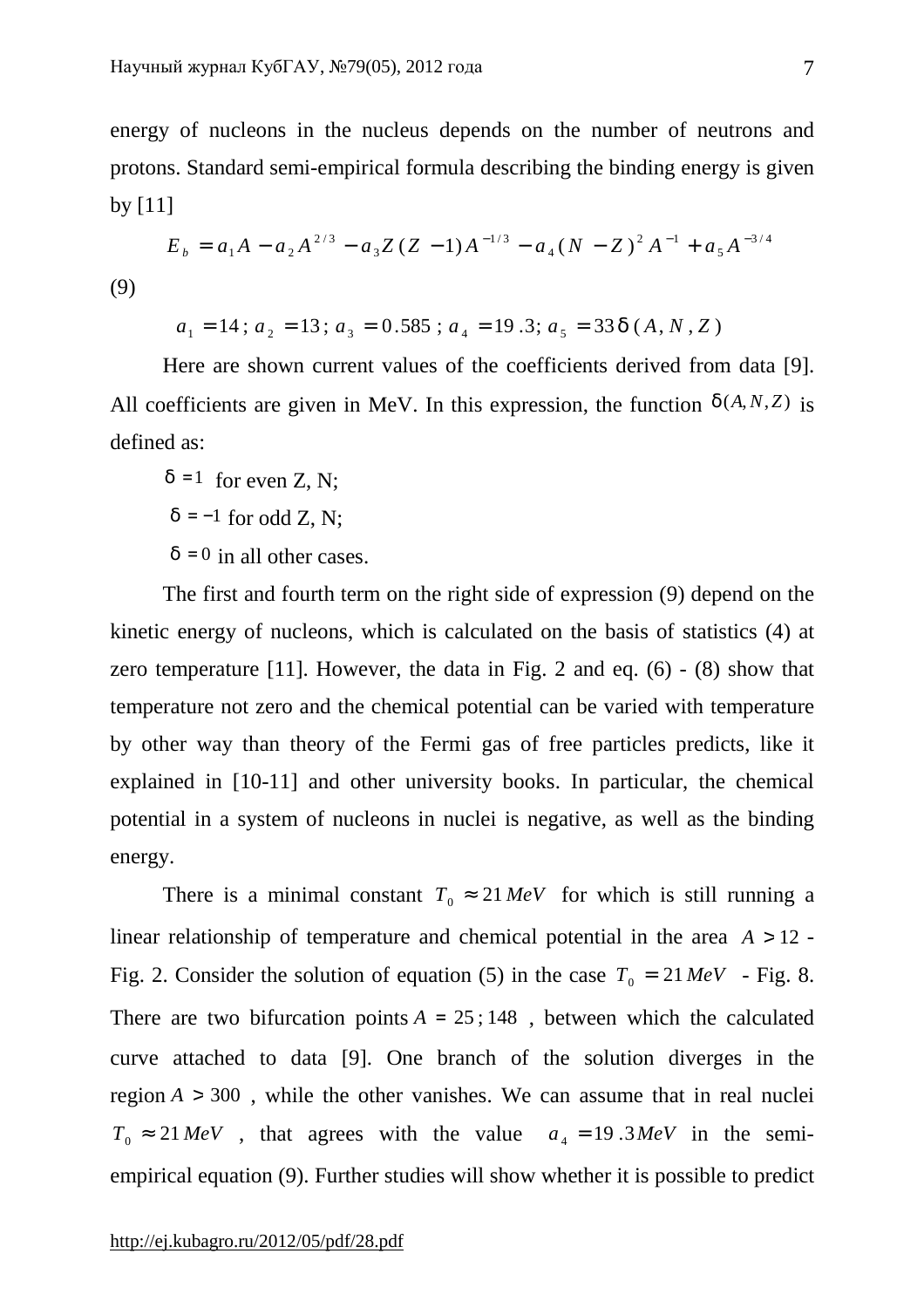binding energy on model (3)-(4) with accuracy exceeding the semi-empirical equation (9).



 Figure 6: Binding energy per nucleon as a function of mass number calculated on  $eq.$  (5)-(7) at  $K_0 = 0.063$ ;  $m_p / q = -\ln(137)$ ;  $m_n / q = -\ln(171)$ .



Figure 7: Binding energy per nucleon as a function of mass number calculated on eq. (5)-(7) at  $K_0 = 0.07$ ;  $m_p / q = -\ln 137$ ;  $m_n / q = -2 \ln 137$ .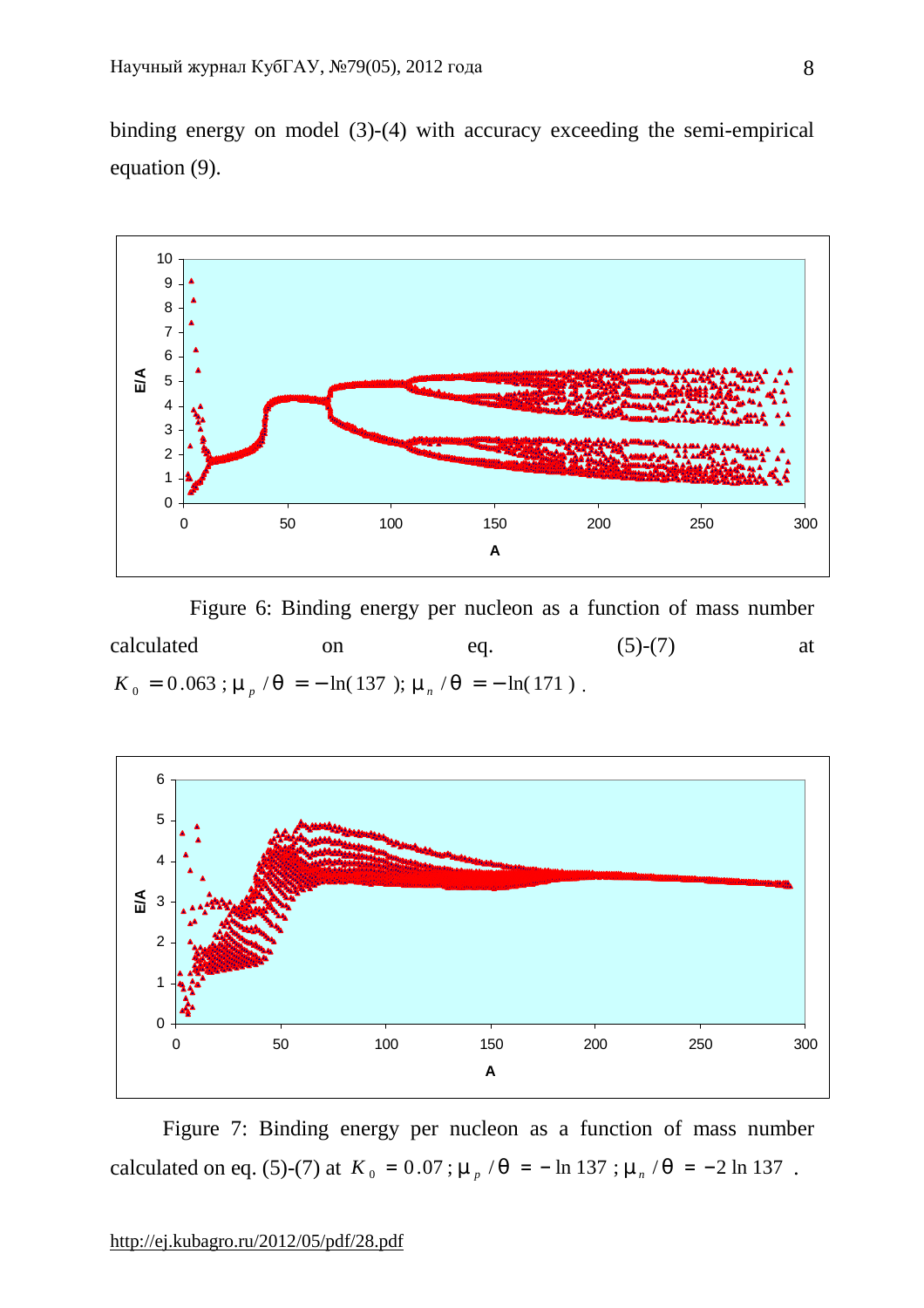

Figure 8: Binding energy per nucleon as a function of mass number calculated on eq. (5)-(7) at  $T_0 = 21 \text{ MeV}$ ;  $K_0 = 0.03623$ .

Equation (5) is a nuclei statistical model describing the dynamics associated with changes in the number of fermions at nonzero temperature. It also can be used for a given number of nucleons in standard form [6] as follows

$$
x_{i+1}x_i^2 = \frac{K}{e^{-x_i} + a}
$$
  
\n
$$
x_i = \frac{E_i}{Aq}, \quad K = \frac{4p}{3Aq^3}ag_A(1 + 1/A)^{2/3}b^2(A)b(A+1)
$$
\n(10)

Eq. (10) is iterated from  $x_0 = 1$  for set of *K* up to asymptotic stable state  $x = x(K)$ . Bifurcation diagram of eq. (10) plotted in double logarithmic coordinate is shown in Figure 9. Apparently it correlates with data in Figure 5 and it has own name "four rats" [6]. Main result concerning structure "four rats" is that there is transition to chaos in a region  $a \leq 1/137$  - Figure 10. It looks like the fine structure constant  $a = e^2 / h c = 1/137$  .0359990 could be calculated from model (5) as a transition point between regular and chaotic behaviour of nucleons in a nuclei.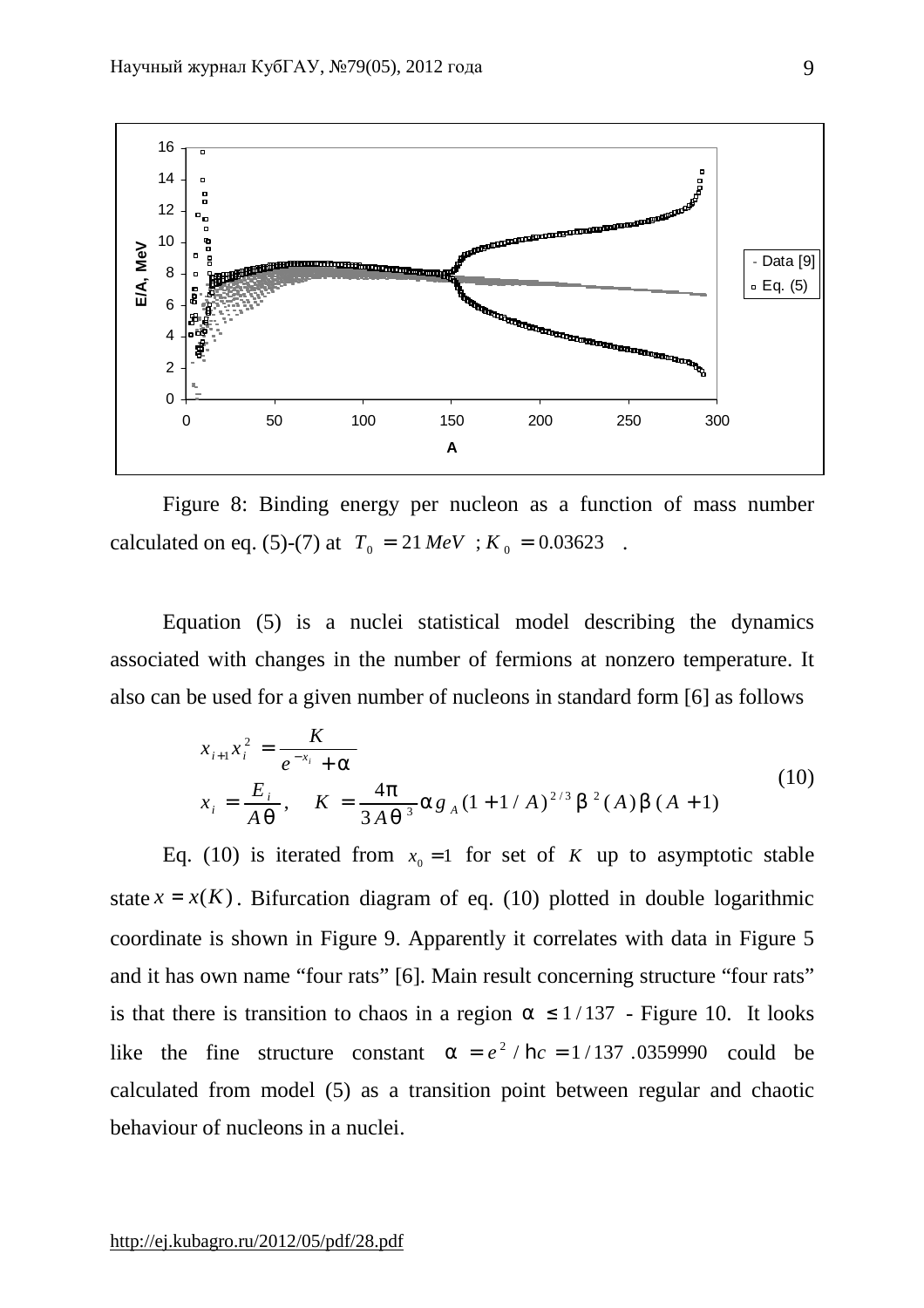

Figure 9: Bifurcation diagram "four rats" calculated on model (10).



Figure 10: Fragment of bifurcation diagram "four rats" demonstrating a chaos in "rat ears".